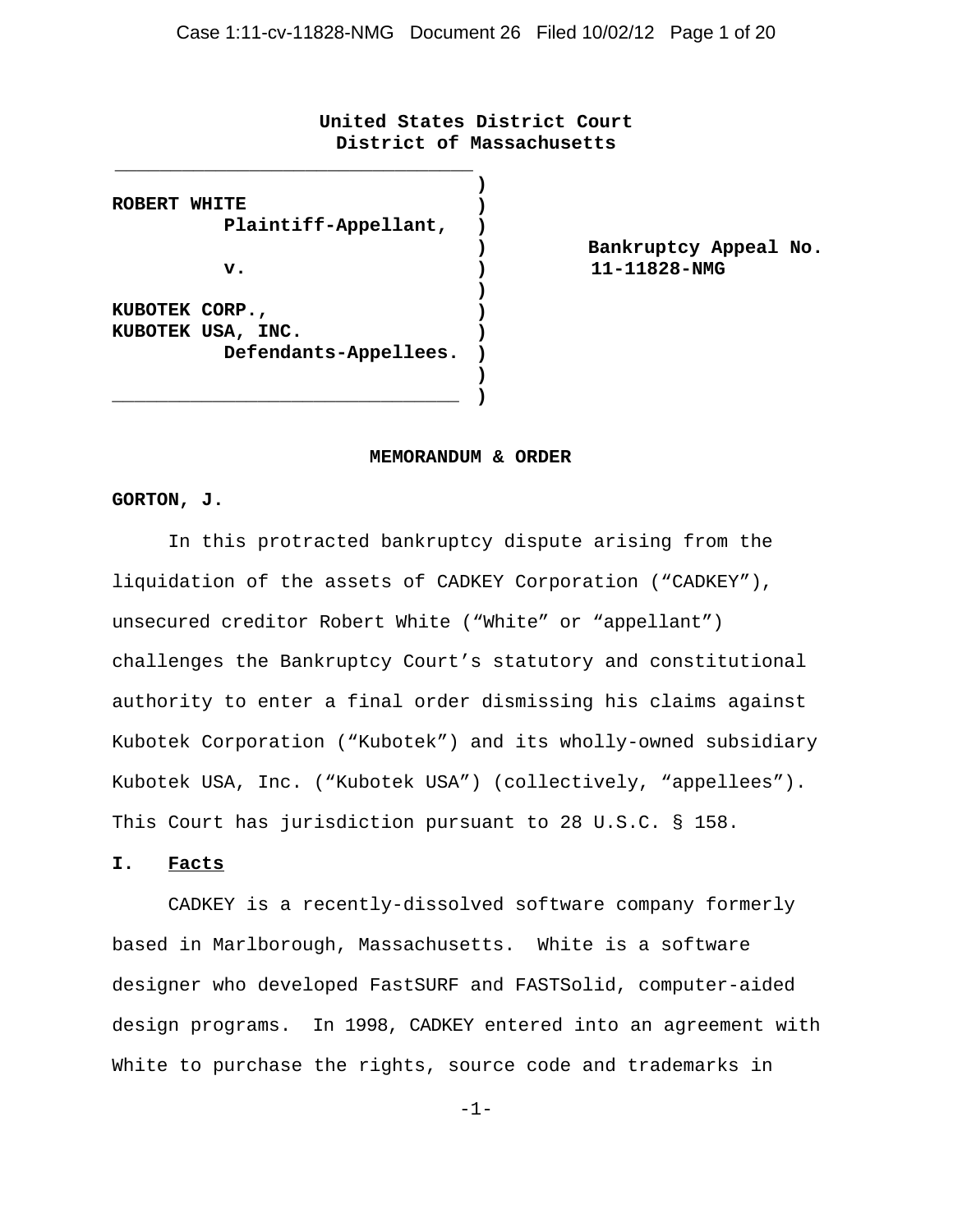### Case 1:11-cv-11828-NMG Document 26 Filed 10/02/12 Page 2 of 20

FastSURF and FASTSolid in exchange for royalty payments totaling 2.5% of its gross sales on those products for seven years, up to a maximum of \$2.5 million. Included in the purchase agreement was an assignment clause requiring CADKEY's successors, if any, to assume CADKEY's obligations under the contract.

Two years before the contract's expiration, CADKEY filed for Chapter 11 bankruptcy in the United States Bankruptcy Court for the District of Massachusetts ("the Bankruptcy Court"). In the course of bankruptcy proceedings, CADKEY moved for the sale of its assets to the highest bidder. An auction was held and Kubotek was the highest bidder. With the Bankruptcy Court's approval, CADKEY entered into an Asset Purchase Agreement with Kubotek providing for the sale of CADKEY's assets, including its interests in FastSURF and FASTSolid. White objected to the Asset Purchase Agreement on the grounds that 1) the sale had been conducted precipitately and therefore did not yield the highest price and 2) Kubotek was an insider of CADKEY. The Bankruptcy Court considered his objections but allowed the sale to proceed.

 In November 2003, the Bankruptcy Court authorized the Asset Purchase Agreement pursuant to 11 U.S.C. § 363 ("the Sale Order"). Finding the statutory criteria for sale to be present, the Bankruptcy Court ruled that the purchased assets

shall be free and clear of any and all encumbrances, including, without limitation, all claims, if any, arising from the operation or cessation of the Debtor's business, whether arising prior to or subsequent to the

-2-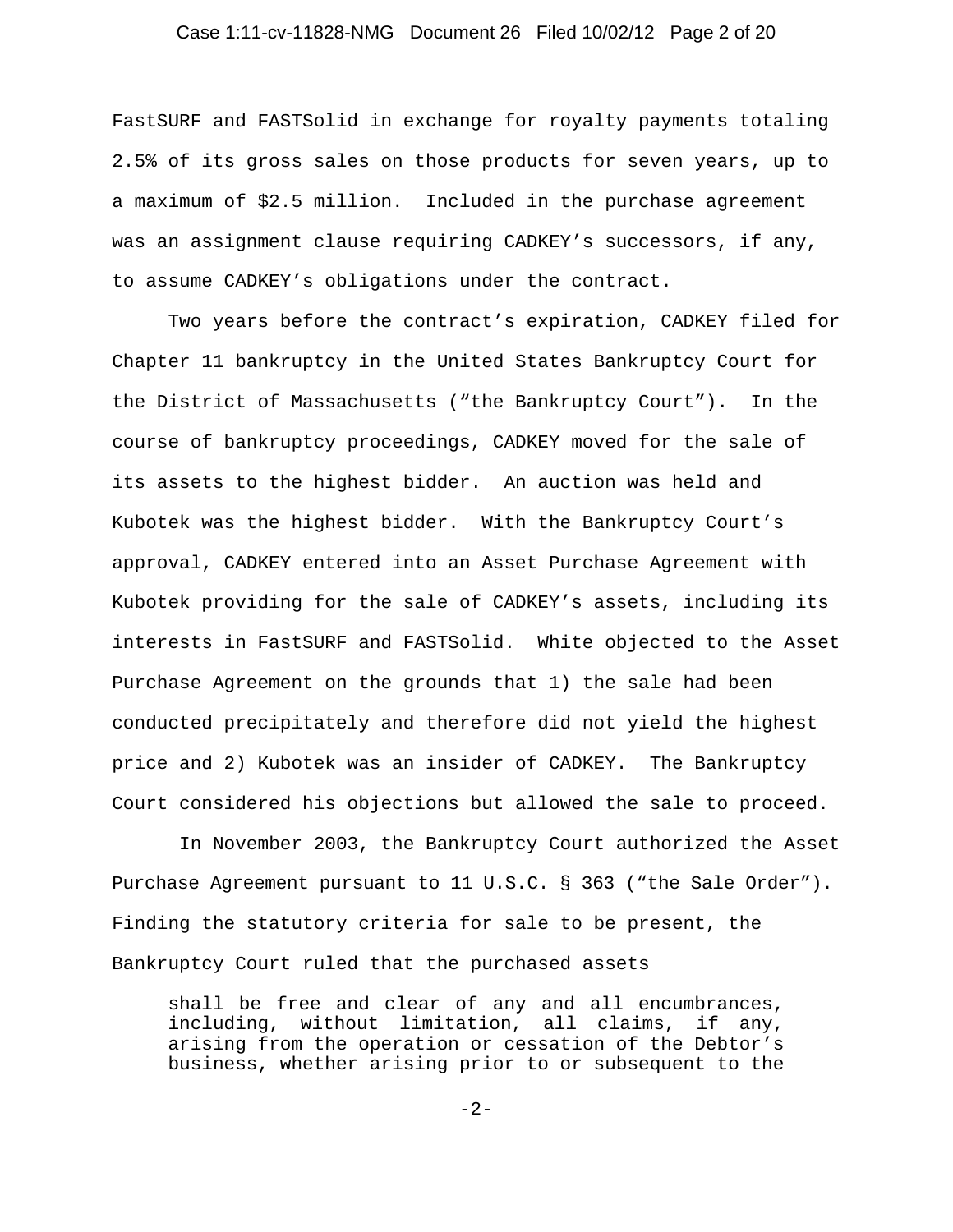commencement of the Debtor's case under chapter 11 of the Bankruptcy Code.

The Sale Order also contained a provision enjoining all persons and entities from initiating an action or proceeding against Kubotek challenging the asset sale.

#### **II. Background Litigation**

Despite the injunction, White has burdened the federal courts with an unrelenting succession of cases and appeals over the past eight years challenging the asset sale to Kubotek.

In 2003**,** White objected to the Kubotek sale both before and after the transaction occurred, primarily arguing that the sale had been conducted summarily to the sellers's detriment. The Bankruptcy Court dismissed his objections and upheld the sale. White appealed that decision but this Court upheld it. See In re Cadkey Corp., 317 B.R. 19 (D. Mass. 2004). When the First Circuit Court of Appeals affirmed, White filed a petition for writ of certiorari to the United States Supreme Court. After that petition was denied, White filed a motion for rehearing and that, too, was denied.

In 2004, White filed a motion to vacate the Sale Order with the Bankruptcy Court, alleging on that occasion that counsel for CADKEY and Kubotek defrauded the Bankruptcy Court in advocating for the proposed sale. When that motion was denied, he moved for reconsideration. When that motion was denied he appealed to this

-3-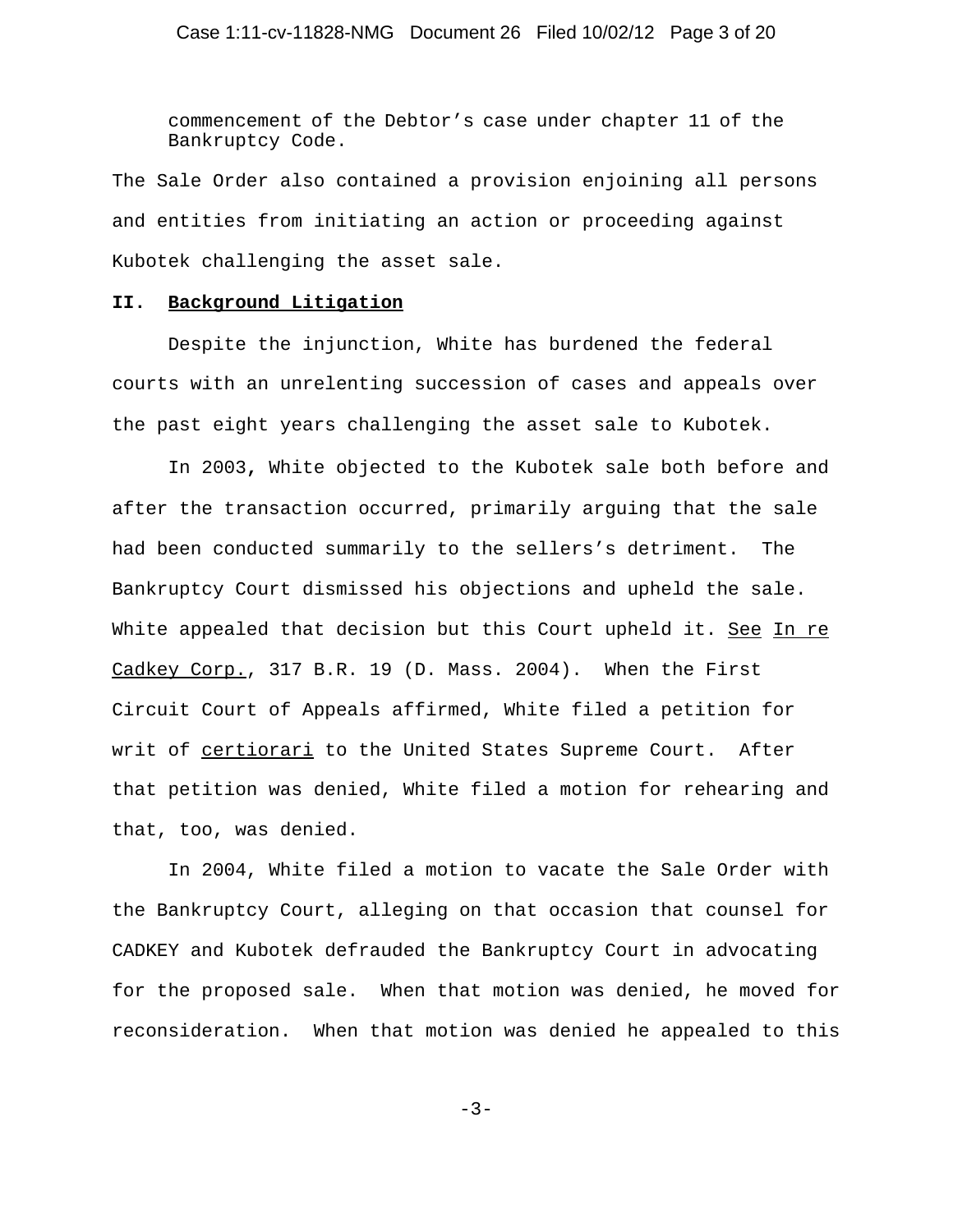### Case 1:11-cv-11828-NMG Document 26 Filed 10/02/12 Page 4 of 20

Court which affirmed the decision of the Bankruptcy Court. See In re CK Liquidation Corp., 332 B.R. 72 (D. Mass. 2005). White attempted to appeal directly to the Supreme Court but his appeal was rejected as improperly filed.

The saga continued. In 2006, White filed yet another motion to vacate the Sale Order, this time asserting that 1) the Sale Order violated his due process rights, 2) 11 U.S.C. § 363(f)(3) was inapplicable to his contract with CADKEY, 3) his interest was not a lien and 4) Kubotek should be required to make him whole. The Bankruptcy Court denied the motion and enjoined him from filing any further papers, pleadings or documents challenging the Sale Order. In re CK Liquidation Corp., 2006 WL 1302614 (Bkrtcy. D. Mass. 2006). That ruling was upheld on appeal.

#### **III. Procedural History**

Undaunted in his quest to recover the outstanding royalty payments, White filed his Complaint for successor liability and fraudulent conveyance against Kubotek and Kubotek USA in the Massachusetts Superior Court for Middlesex County. He sought money damages in an amount identical to his proof of claim filed in the 2003 bankruptcy proceeding. Appellees timely removed the case to federal court (for reference to Bankruptcy Court) and promptly moved to dismiss. The next day, White filed a motion to remand the case back to state court.

The Bankruptcy Court summarily dismissed the case ("the

 $-4-$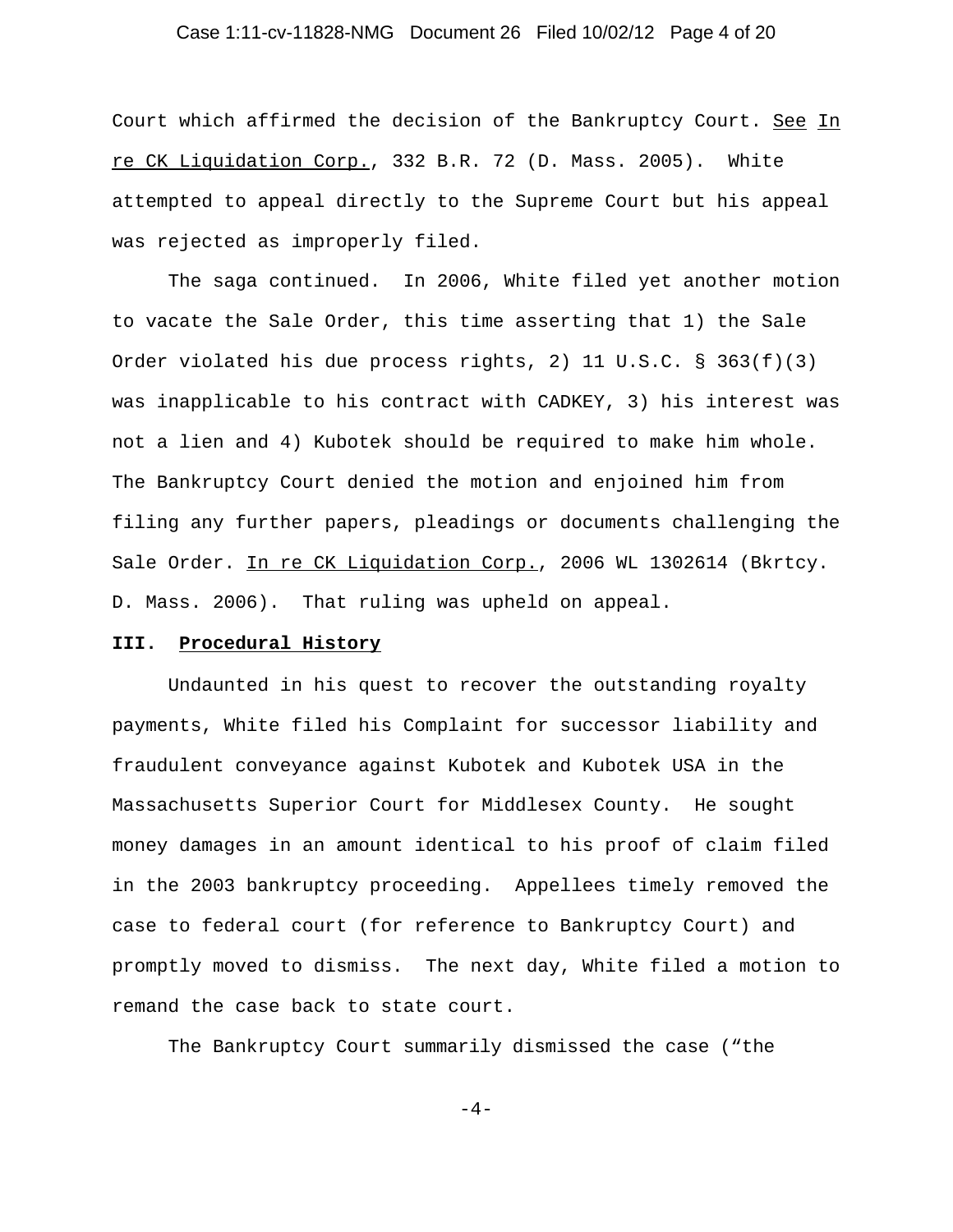### Case 1:11-cv-11828-NMG Document 26 Filed 10/02/12 Page 5 of 20

Dismissal Order") before White had the opportunity to respond to the motion to dismiss or defendants had the opportunity to respond to the motion to remand. The Bankruptcy Court ruled that removal of the case from Massachusetts Superior Court was warranted by the retention of jurisdiction provision in the Sale Order and dismissed White's claims on the grounds that he "admitted" he was "once again attempting to relitigate the validity of the Sale Order." Thereafter, White filed an opposition to the motion to dismiss, a motion for reconsideration of the Dismissal Order and two "amendments" to his motion for reconsideration. The Bankruptcy Court denied the motion for reconsideration.

On October 17, 2011, White appealed to this Court, challenging the Bankruptcy Court's Dismissal Order and its denial of his motion for reconsideration. The parties filed lengthy appellate briefs and White filed another motion to remand, which appellees opposed. In addition, White filed seven "supplemental briefs" alerting the Court to new developments in the law and wrote a personal letter to the Court requesting that it reach a decision on his appeal "sooner rather than later."

## **IV. Analysis**

The United States District Courts have jurisdiction to hear appeals from final orders of a bankruptcy court. See 28 U.S.C. § 158. In reviewing an appeal from an order of a bankruptcy court, a district court reviews de novo conclusions of law but

-5-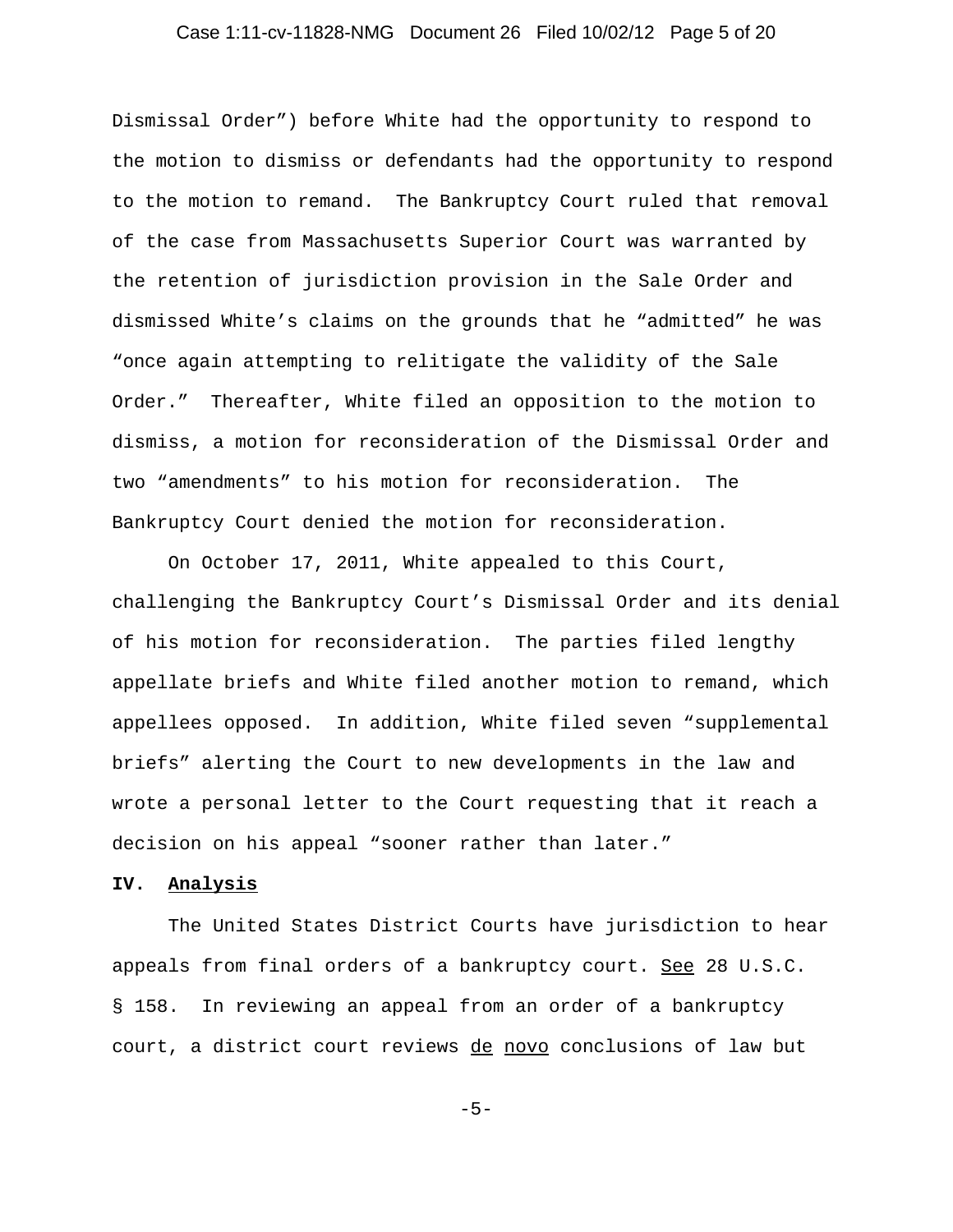### Case 1:11-cv-11828-NMG Document 26 Filed 10/02/12 Page 6 of 20

must accept the bankruptcy judge's findings of fact unless they are clearly erroneous. TI Fed. Credit Union v. DelBonis, 72 F.3d 921, 928 (1st Cir. 1995). In reviewing a denial of a motion for reconsideration, a district court may grant reconsideration only if the Bankruptcy Court's denial demonstrates a "manifest" abuse of discretion. Appeal of Sun Pipe Line Co., 831 F.2d 22, 25 (1st 1987).

Appellant attacks the Bankruptcy Court's order the grounds that it lacked both subject matter jurisdiction over his claims and the statutory and constitutional authority to issue an order. He contends that the Court erred when it concluded that his claims were barred by res judicata.

Appellant's arguments compel this Court to examine a number of issues, some of them complicated and many of them interrelated. They are, in succession: A) whether the Bankruptcy Court had subject-matter jurisdiction under 28 U.S.C. § 1334 to adjudicate appellant's claims, B) whether the Bankruptcy Court had statutory authority under 28 U.S.C. § 157 to enter a final order, C) whether the Bankruptcy Court's entry of a final order violated Article III of the United States Constitution and D) whether the Bankruptcy Court's judgment was sound.

## **A. Did the Bankruptcy Court Have Subject-Matter Jurisdiction**?

Bankruptcy courts have subject-matter jurisdiction to hear civil proceedings arising under, in or related to Title 11. 28

-6-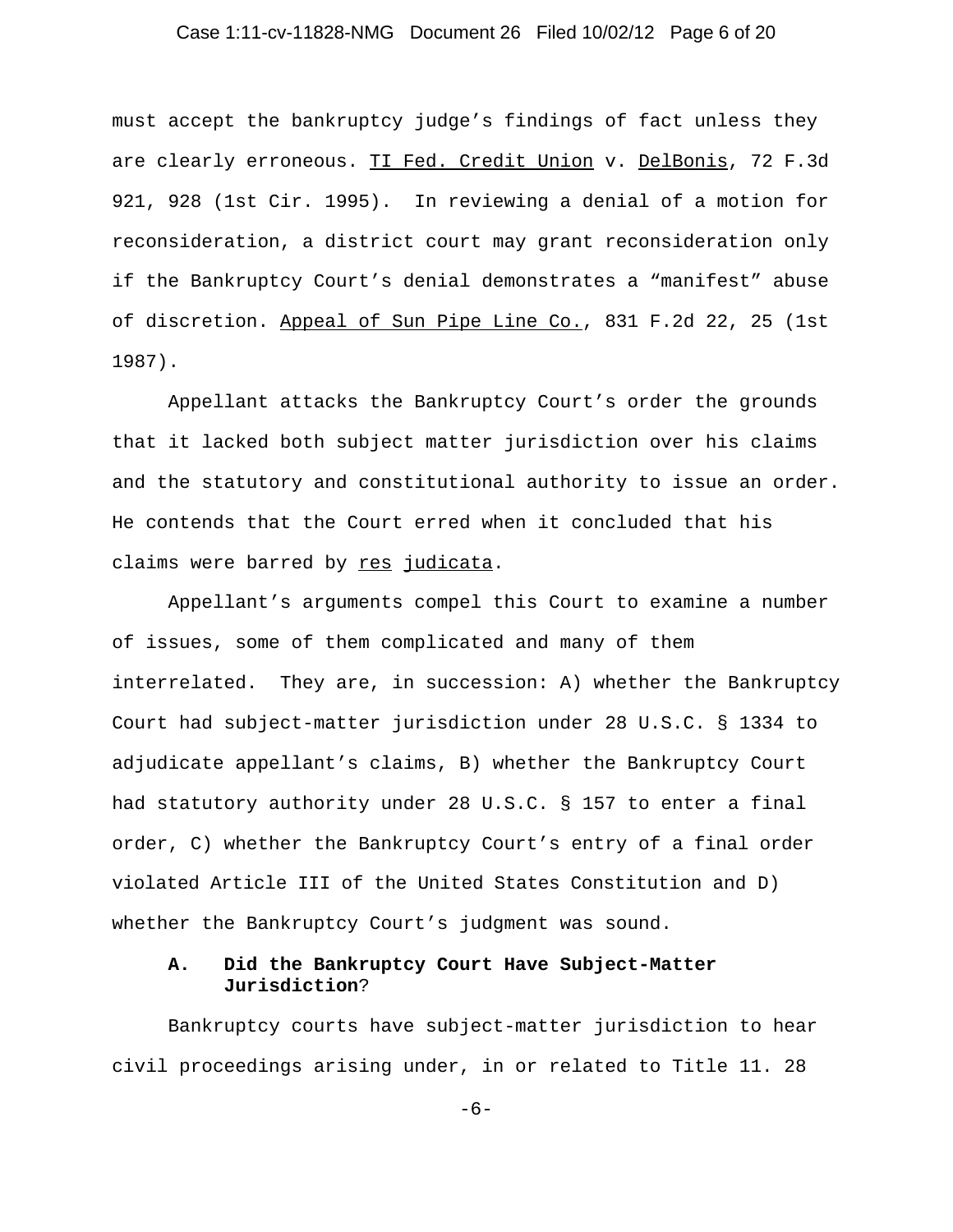### Case 1:11-cv-11828-NMG Document 26 Filed 10/02/12 Page 7 of 20

U.S.C. § 1334(b). "Arising under" proceedings are those cases in which the cause of action is created by Title 11. In re Middlesex Power Equipment & Marine, Inc., 292 F.3d 61, 68 (1st Cir. 2002). "Arising in" proceedings are "those that are not based on any right expressly created by Title 11, but nevertheless would have no existence outside the bankruptcy." Id. "Related to" proceedings are those that "potentially have some effect on the bankruptcy estate." Id.

The Bankruptcy Court had subject-matter jurisdiction in this case because White's claims "arose in" Title 11. Although framed as state law claims, both of White's claims depend on an interpretation of the Bankruptcy Court's Sale Order and an attack on its legitimacy. His fraudulent conveyance claim is principally founded on his assertions that Kubotek's bid price for the property was materially low and that Kubotek was not forthright and timely in disclosing the nature of its relationship with CADKEY to the Bankruptcy Court. That claim "has no existence" outside the bankruptcy because the transaction is authorized by the Sale Order. In fact, the remedy for fraudulent conveyance is for the court to vacate the transaction that was induced fraudulently. See Henry v. Provident Funding Assoc., 2012 WL 2913502 at \*2 (Mass. Super. 2012) ("A fraudulent conveyance ... is a transfer that may be set aside by a creditor of the transferor under certain circumstances to recover the debt

-7-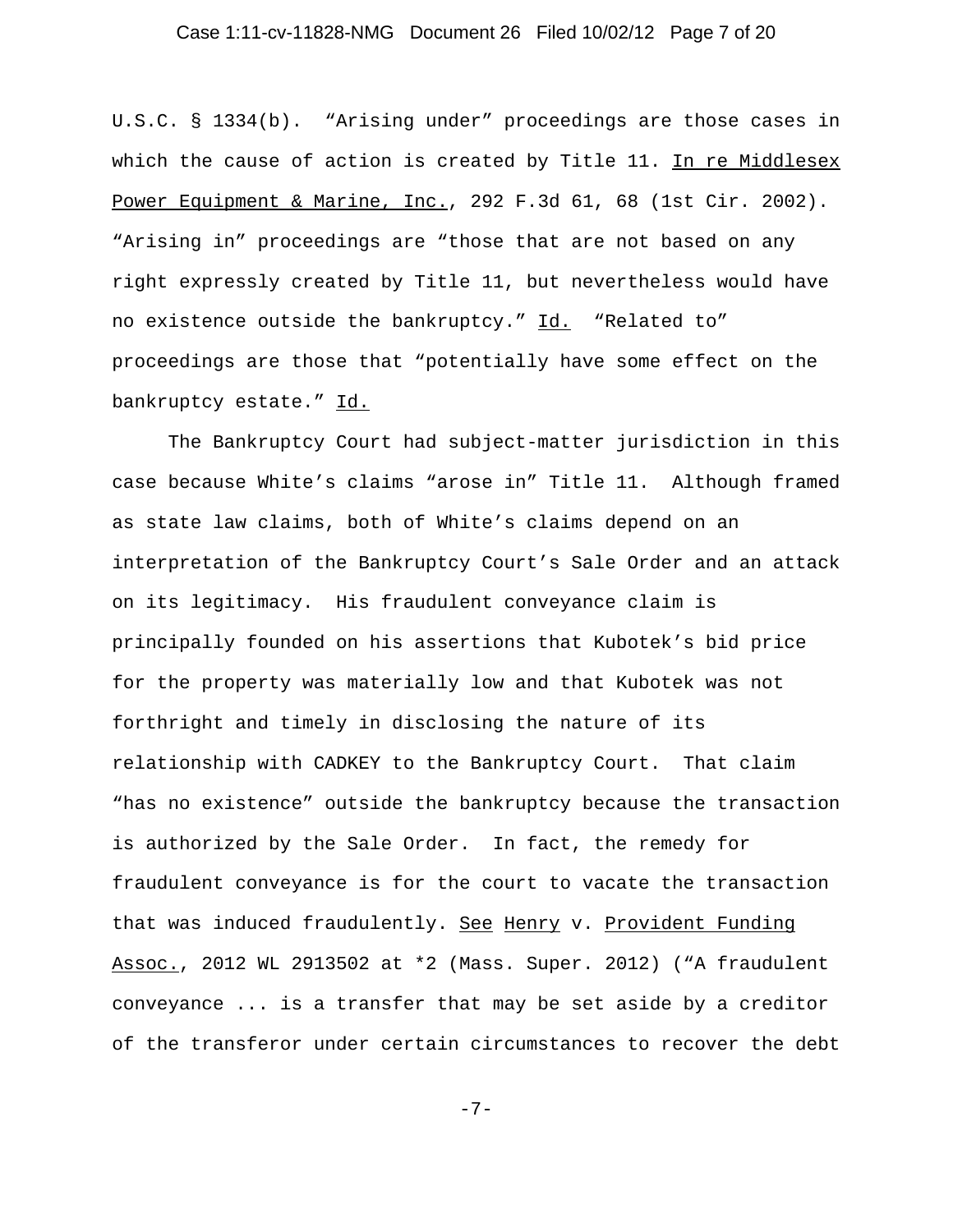owed to it.").

Likewise, White's successor liability claim asserts that Kubotek is liable to him on CADKEY's debt. Again, that transaction was governed by the Sale Order which approved the sale of property "free and clear of any and all liens, claims, encumbrances and other interests." Therefore White's successor liability claim is viable only if a court determines that the Sale Order does not invalidate his claim. A dispute involving a subsequent purchaser's interpretation of a sale order "free and clear of all liens" under subsection 363(b) of title 28 of the United States Code is also an "arising in" proceeding. Middlesex Power, 292 F.3d at 67.

Because the Bankruptcy Court clearly had "arising in" jurisdiction, this Court need not determine whether it also had "arising under" or "related to" jurisdiction.

# **B. Did the Bankruptcy Court Have Statutory Authority To Enter A Final Order**?

As found in the preceding section, bankruptcy courts have subject-matter jurisdiction to hear all civil proceedings arising under, in or related to Title 11. 28 U.S.C. § 1334(b). Their statutory authority to issue final orders, however, is not coextensive with their jurisdiction. A bankruptcy court may enter a final order only in "core" proceedings or "non-core" proceedings in which the parties have consented to the entry of a final order. See 28 U.S.C. § 157(b)(1), (c)(2). A bankruptcy

-8-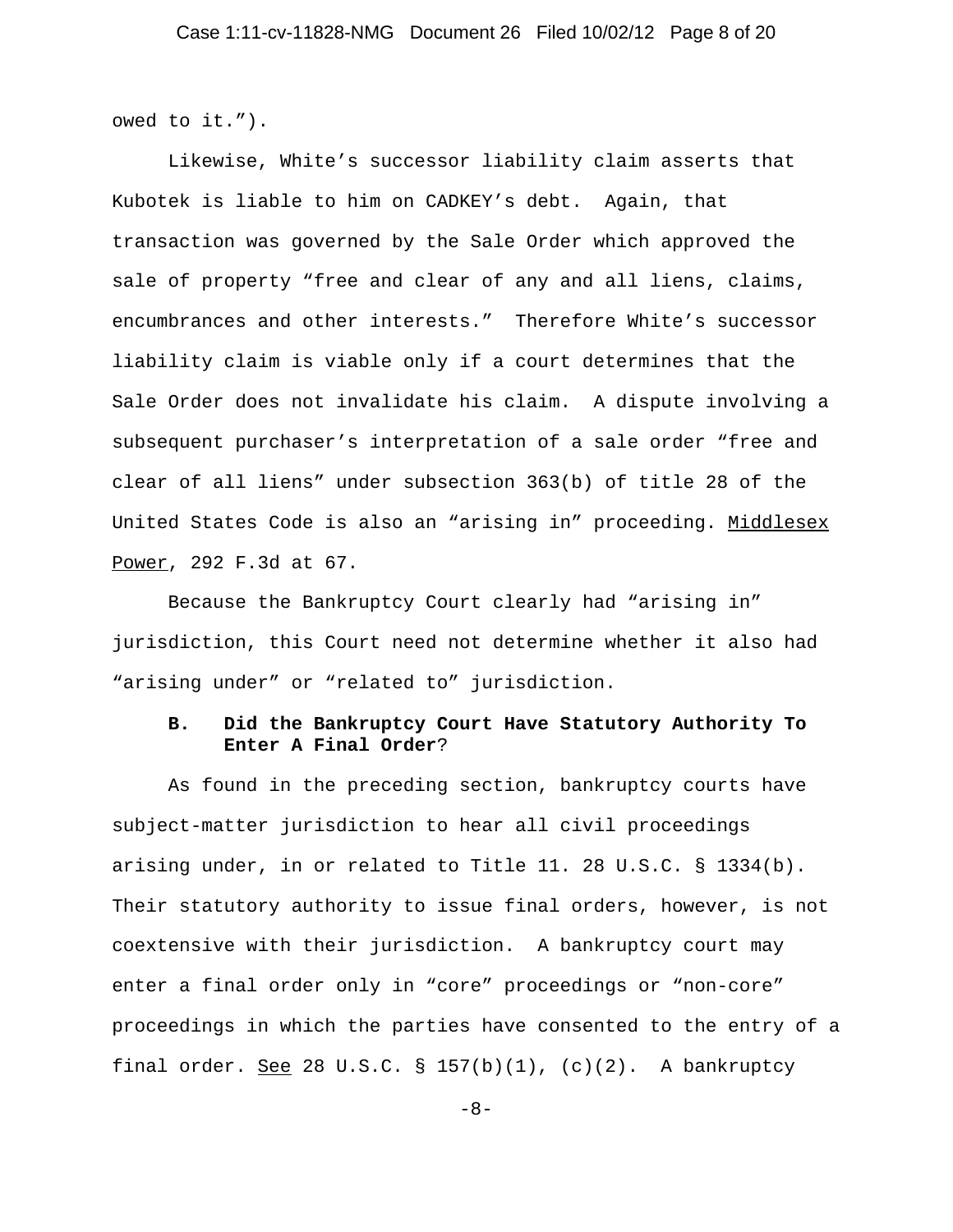### Case 1:11-cv-11828-NMG Document 26 Filed 10/02/12 Page 9 of 20

court also has authority to issue any order, process or judgment that is "necessary or appropriate to carry out" a prior order. 11 U.S.C. § 105(a).

"Core" proceedings include, but are not limited to, the 16 kinds of cases enumerated in 28 U.S.C. § 157(b)(2). Id. Under 28 U.S.C. § 157 (b)(2)(N), the bankruptcy court's issuance of a sale order of property to third parties who have not filed a claim against the estate qualifies as a core proceeding. 28 U.S.C. §  $157(b)(2)(N)$ .

The Bankruptcy Court had statutory authority to rule because interpreting and enforcing an order resulting from a prior "core proceeding" also constitutes a "core proceeding." The 2003 Sale Order, in which the Bankruptcy Court approved the sale of the subject property "free and clear of any and all liens, claims, encumbrances and other interests," was a "core" proceeding according to the plain language of 28 U.S.C.  $\S$  157(b)(2)(N). As discussed supra, White's fraudulent conveyance and successor liability claims hinge on the interpretation and enforcement of the Bankruptcy Court's order in that core proceeding. Thus, the Bankruptcy Court had statutory authority to enjoin litigation that attacked its prior order because doing so was "necessary" to carry out the Sale Order. Cf. In re Savage Industries, Inc., No. 92-30027-F, 1993 WL 763407 at \*5 (D. Mass. 1993) (finding court would have had authority to enjoin litigation if its Sale Order

 $-9-$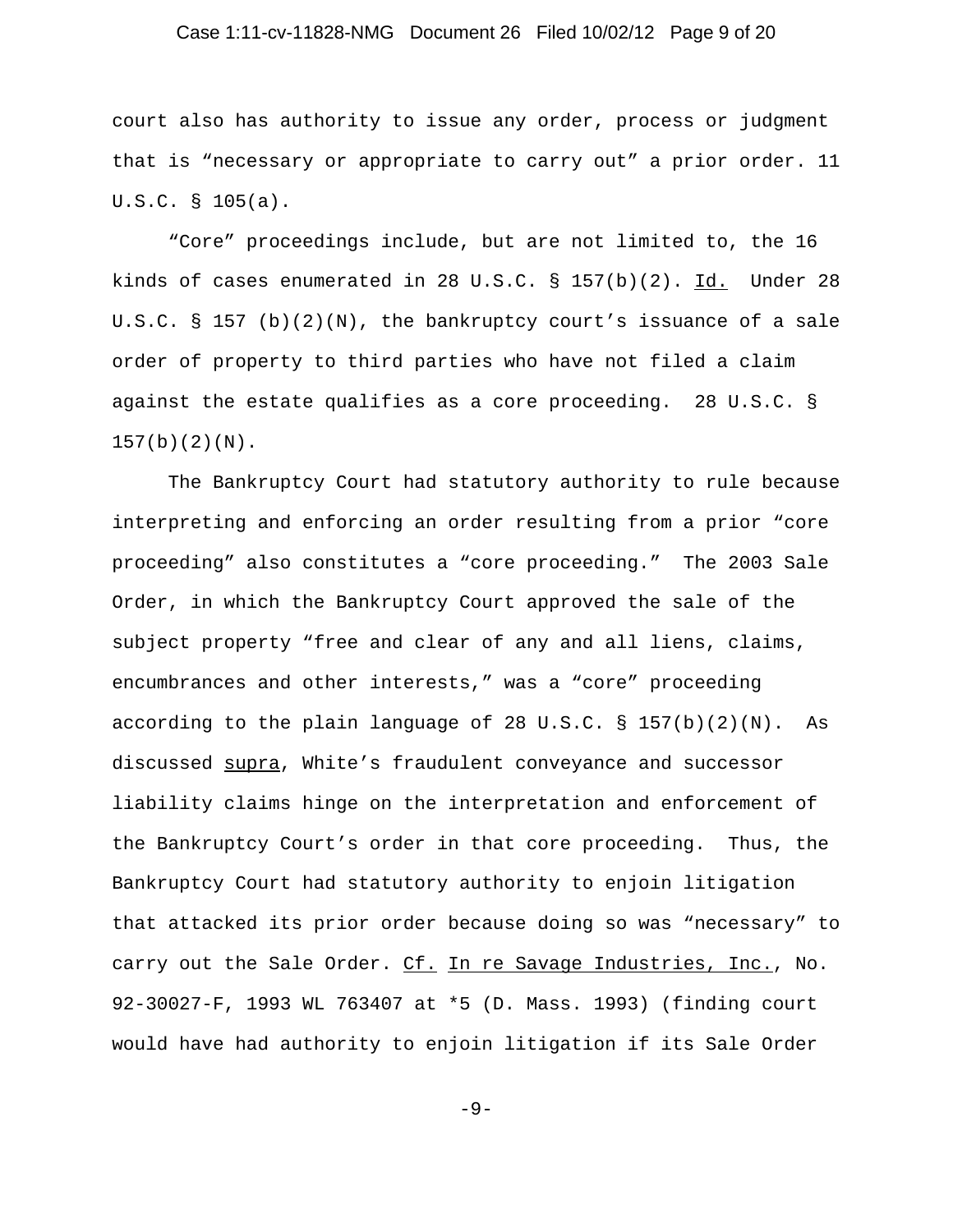### Case 1:11-cv-11828-NMG Document 26 Filed 10/02/12 Page 10 of 20

granted property "free and clear" of prior obligations); see also In re Texaco, Inc. 182 B.R. 937, 943-44 (Bankr. S.D.N.Y. 1995) (bankruptcy court's interpretation and enforcement of a previous order is a "core" proceeding); In re Kiker, 98 B.R. 103, 103-04 (Bankr. N.D. Ga. 1988) (same).

White argues that the Supreme Court's recent decision in Stern v. Marshall, 131 S. Ct. 2594 (2011) removed the Bankruptcy Court's statutory authority because the proceeding no longer qualifies as "core." To the extent that Stern alters the analysis of what constitutes a "core" proceeding, the Bankruptcy Court still had statutory authority to issue the Dismissal Order in this case. In Stern, the Supreme Court stressed that determinations as to whether a proceeding is core and whether it "arises in" Title 11 are one and the same. See Stern, 131 S.Ct. at 2605 ("Under our reading of the statute, core proceedings are those that arise in a bankruptcy case or under Title 11."). Admittedly, the Stern Court held that if a proceeding is core, it must "arise in" a case under Title 11 but the Court did not address the issue of whether a proceeding that "arises in" a Title 11 case is core. See id. However, the First Circuit has indicated that proceedings that "arise in" a case under Title 11 are core. Cf. In re G.S.F. Corp., 938 F.2d 1467, 1475 (1st Cir. 1991) (abrogated in part on other grounds, Connecticut Nat'l Bank v. Germain, 503 U.S. 249 (1992)) ("Core proceedings involve

 $-10-$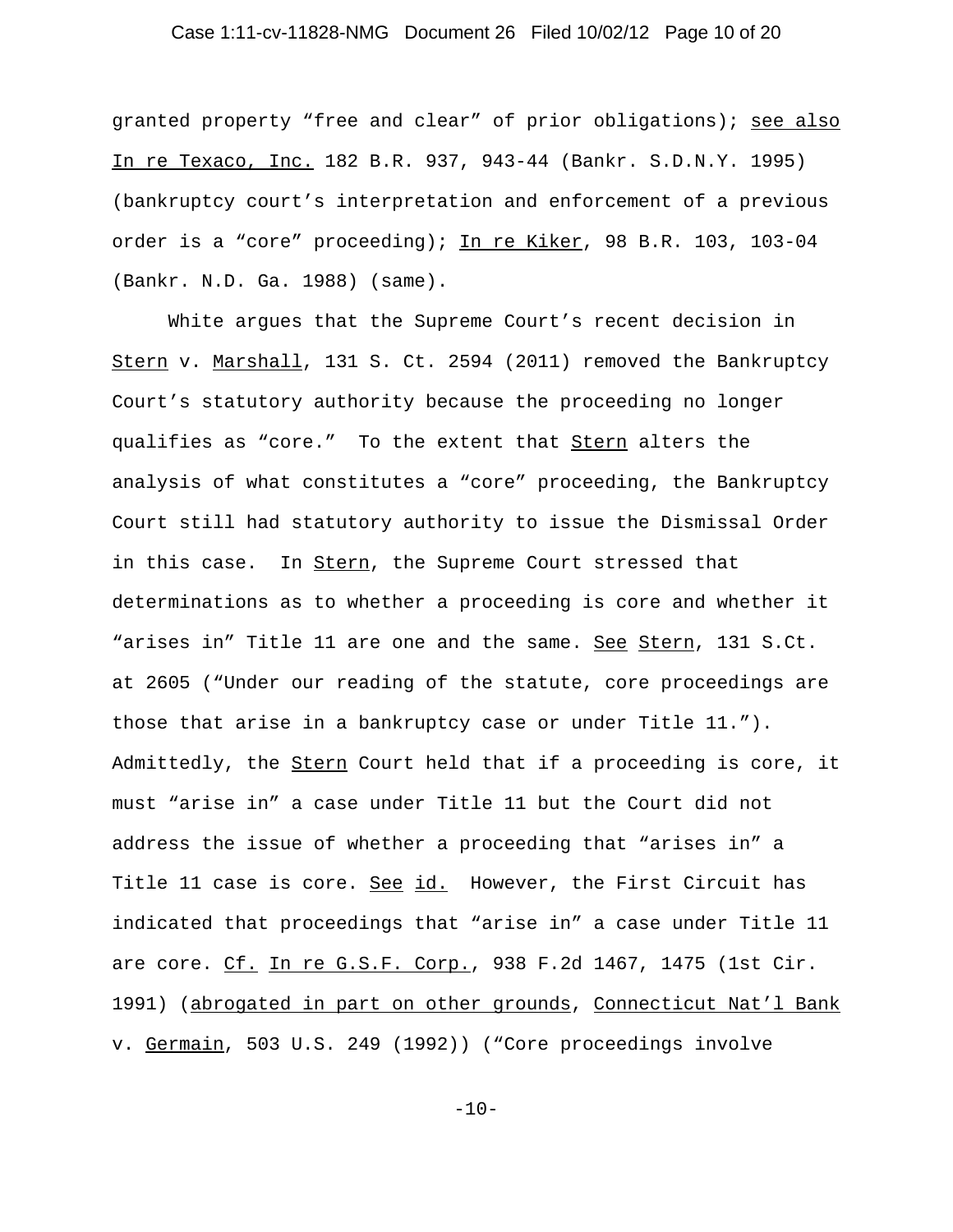### Case 1:11-cv-11828-NMG Document 26 Filed 10/02/12 Page 11 of 20

rights created by the Bankruptcy Act, they depend on the Bankruptcy Act for their existence. ... Related proceedings do not arise under the Bankruptcy Act.") In determining whether the Bankruptcy Court had jurisdiction to hear White's claims, it has been established that the proceedings "arise in" a case under Title 11. Therefore, the proceedings are core and the Bankruptcy Court, by statute, has authority to issue a final order.

Moreover, to the extent that the Stern Court consolidated the jurisdictional and "core" inquiries, it is well-settled that a bankruptcy court has statutory jurisdiction to decide matters pertaining to enforcement of its prior orders. Travelers Indem.  $Co.$  v. Bailey, 557 U.S. 137, 151 (2009). Because the Bankruptcy Court clearly had subject matter jurisdiction to interpret its prior order, it follows that the proceeding also falls within the "core" category.

# **C. Did the Bankruptcy Court's Entry of A Final Order Intrude Upon the Exclusive Jurisdiction Granted to Federal District Courts by Article III?**

White's constitutional challenge to the Bankruptcy Court order alleges that its order is unconstitutional because it decides a right that is reserved for adjudication by an Article III court. The Supreme Court addressed this issue in Stern v. Marshall, so this Court's analysis follows accordingly.

#### **1. The Public Rights Exception after Stern**

The Supreme Court has long held that pursuant to Article III

-11-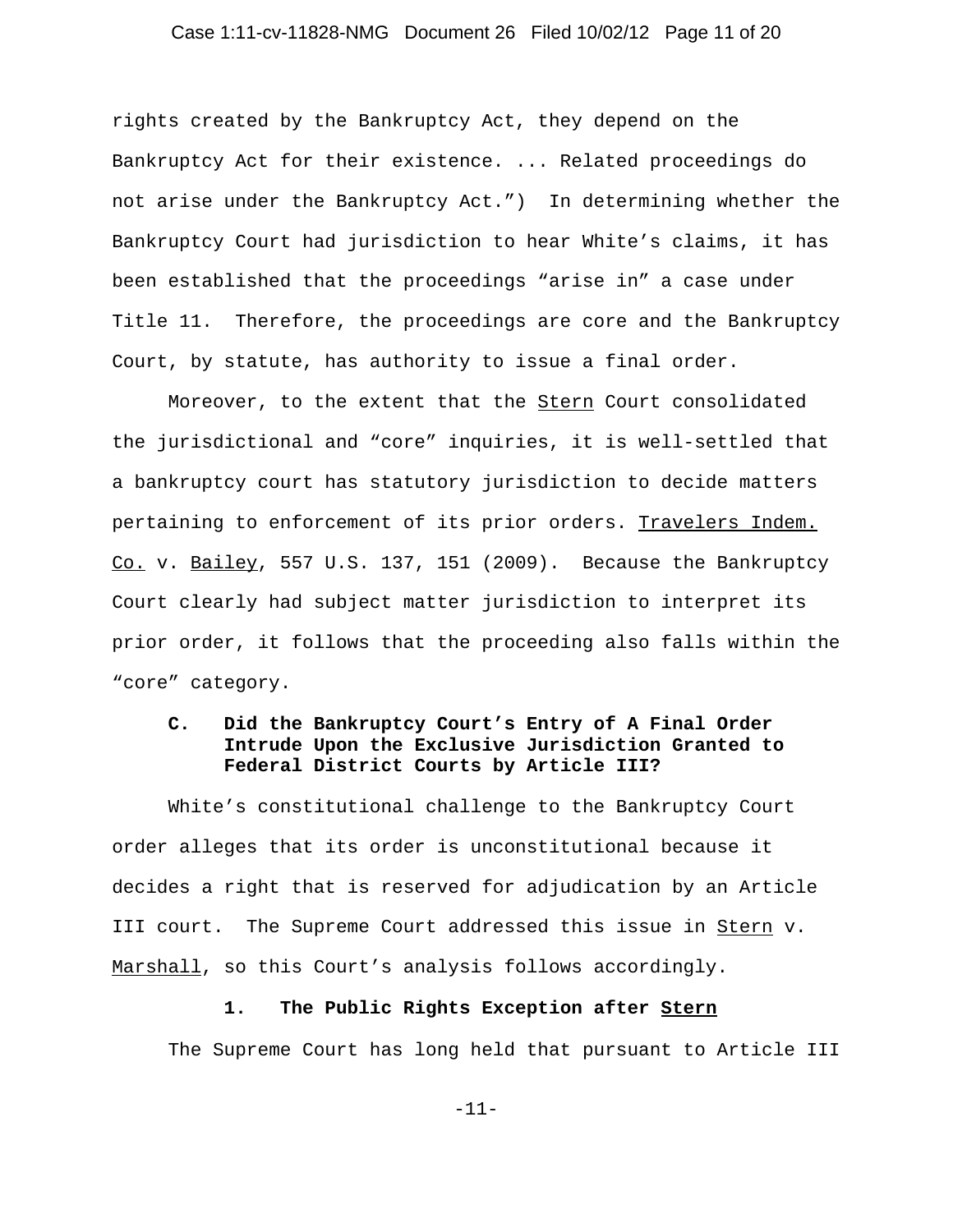### Case 1:11-cv-11828-NMG Document 26 Filed 10/02/12 Page 12 of 20

of the United States Constitution, Congress may not "withdraw from judicial cognizance any matter which, from its nature, is the subject of a suit at the common law, or in equity, or admiralty." Murray's Lessee v. Hoboken Land & Improvement Co.*,* 59 U.S. 272, 284 (1856). An exception lies over cases involving "public rights," i.e., rights created by the government. Id. Congress is free to delegate the judicial determination of public rights to non-Article III courts. Id.

In Northern Pipeline Construction Co. v. Marathon Pipe Line Co., 102 S.Ct. 2858 (1982), the Supreme Court clarified the scope of the "public rights" exception as it pertains to Article I bankruptcy courts. While the Court did not reach a consensus on the breadth of the exception, a majority concluded that it did not include the particular claim at issue: a state law contract claim against an entity uninvolved with the bankruptcy proceedings. See id. at 89-91.

In response to Northern Pipeline, Congress enacted the Bankruptcy Amendments and Federal Judgeship Act of 1984 ("the 1984 Act"). The 1984 Act permits district courts to refer all cases under Title 11, all proceedings arising under Title 11 and all cases arising in or related to a case under Title 11 to bankruptcy judges. 28 U.S.C. § 157(a). In addition, the 1984 Act divided bankruptcy-related matters into "core" and "non-core" proceedings. 28 U.S.C. §  $157(b)-(c)$ . Bankruptcy courts may enter

-12-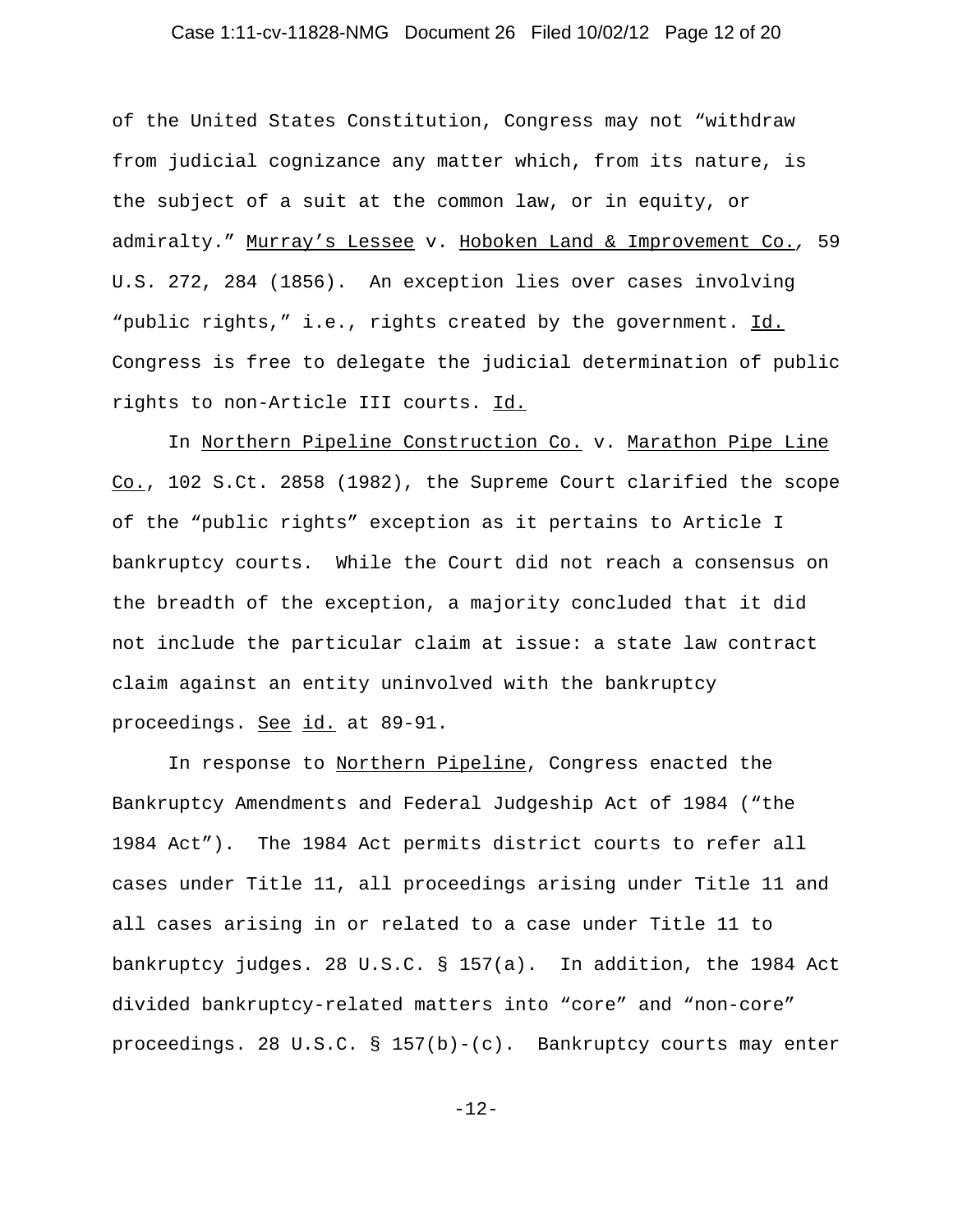### Case 1:11-cv-11828-NMG Document 26 Filed 10/02/12 Page 13 of 20

final judgments only in core proceedings unless the parties consent. Id. In non-core cases that are related to a case under Title 11, bankruptcy courts may not enter final orders but rather must "submit proposed findings of fact and conclusions of law to the district court."  $\underline{Id.}$  at § 157(c)(1).

In Stern v. Marshall, the Supreme Court held that an Article I bankruptcy judge lacks constitutional authority to enter final judgment on a state law counterclaim not resolved in the creditor's proof of claim process even though the claim was properly designated as "core" under the 1984 Act. 131 S.Ct. at 2611. Because the 1984 Act had given bankruptcy courts final adjudicative authority over a kind of claim outside the scope of the "public rights" exception, Congress exceeded the limitations of Article III, at least in "one isolated respect." Id. at 2620. The Stern Court stresses that the holding was "narrow," and that it would not "meaningfully change[] the division of labor" between district courts and bankruptcy courts." Id.

## **2. Stern Analysis**

In determining whether a bankruptcy court has jurisdiction to issue a final order under the **Stern** standard, a reviewing court must consider two issues. First, it must determine whether the bankruptcy court has statutory authority under the bankruptcy code, which effectively involves consideration of whether a proceeding is "core" or not. See Stern, 131 S.Ct. at 2604-05; In

-13-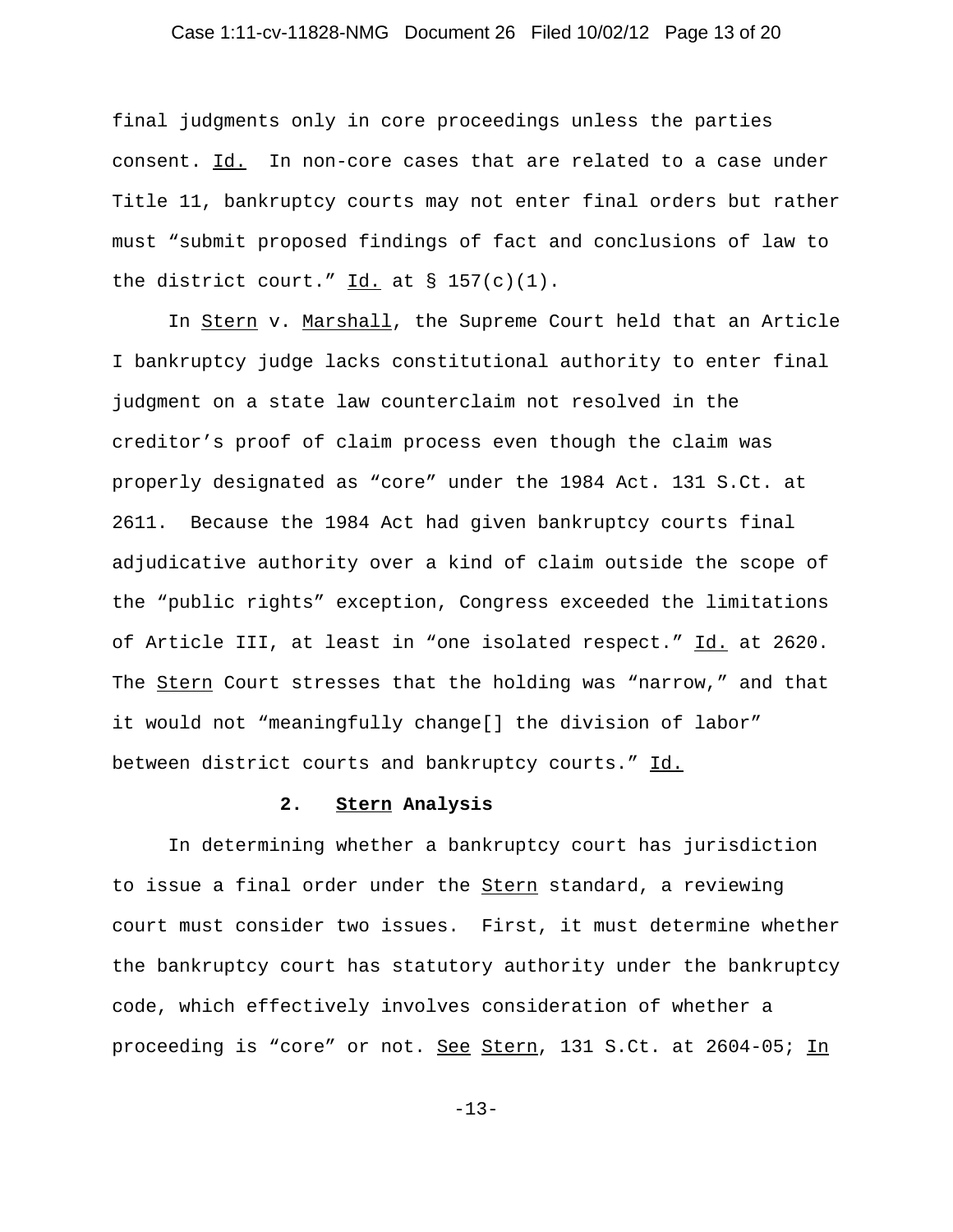### Case 1:11-cv-11828-NMG Document 26 Filed 10/02/12 Page 14 of 20

re Ortiz 665 F.3d 906, 911-12 (7th Cir. 2011); In re Lacey, Bankruptcy No. 10-19903-JNF, 2011 WL 5117767 at \*5 (Bankr. D. Mass. 2011). Second, if a proceeding is "core," the court must determine whether the bankruptcy court nonetheless lacks constitutional authority to issue a final order. See Stern 131 S.Ct. at 2608.

### **a. Was the subject dispute "core"?**

As discussed supra, the Bankrupcty Court proceeding adjudicated whether White's state law claims were barred by its 2003 Sale Order. A bankruptcy court proceeding whereby the court interprets a prior order is a "core" proceeding.

## **b. Did the Bankruptcy Court Have Constitutional Authority?**

Whether the Bankruptcy Court had constitutional authority depends on whether White's claims fall within the "public rights" exception. In determining whether a proceeding falls within the "public rights" exception, the Court considers whether the proceeding stemmed from the bankruptcy itself or would necessarily be resolved in the claims allowance process. See id. at 2618 (holding that although the bankruptcy court had statutory jurisdiction to enter final judgment under 28 U.S.C. §  $157(b)(2)(C)$ , it lacked constitutional jurisdiction because it is not an Article III court). If either question can be answered in the affirmative, the Bankruptcy Court has authority to issue a final order because the proceeding falls within the "public

-14-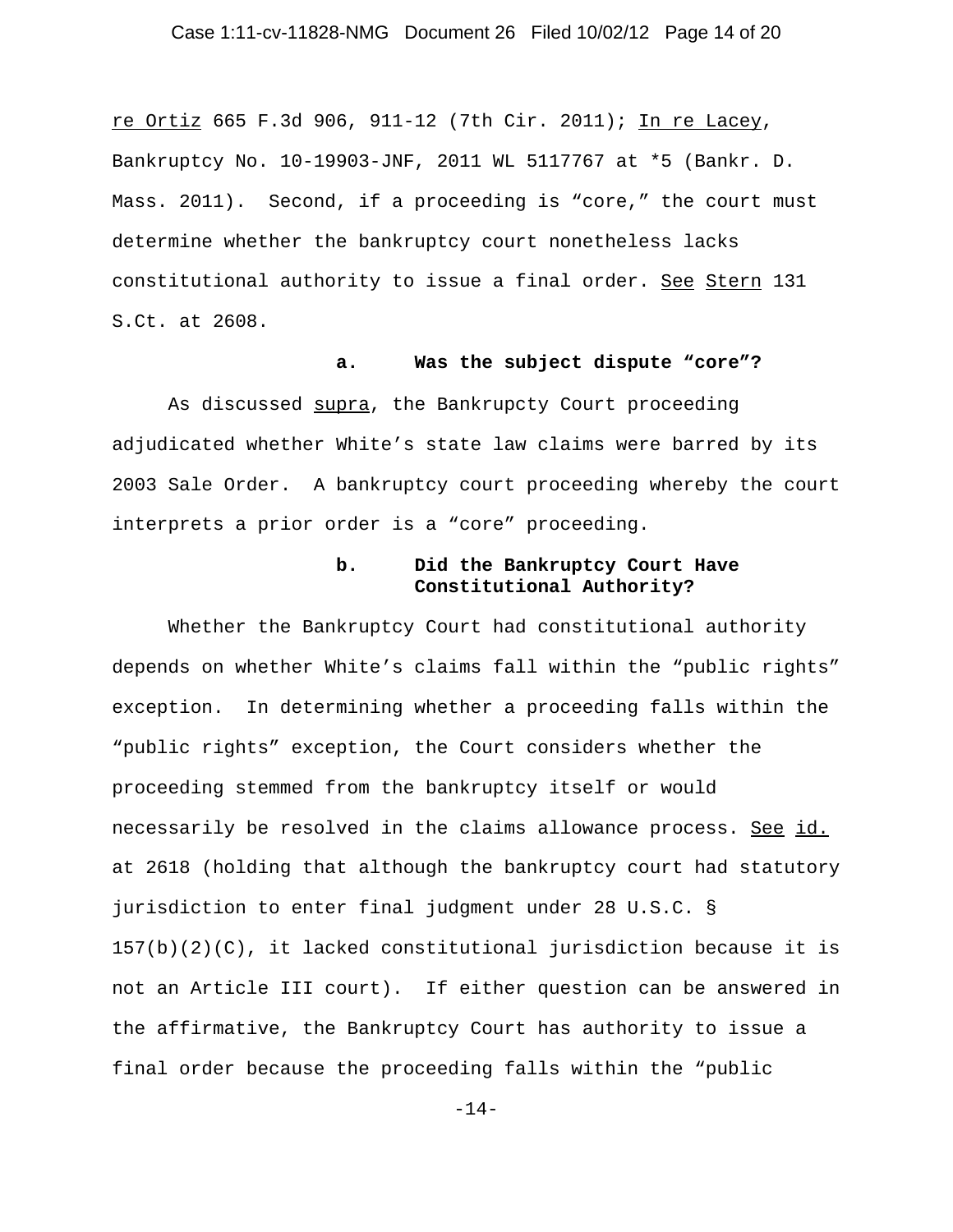### Case 1:11-cv-11828-NMG Document 26 Filed 10/02/12 Page 15 of 20

rights" exception. Id.; see also In re Freeway Foods of Greensboro, Inc., 466 B.R. 750, 768 (M.D.N.C. 2012).

In Stern, the appellant had been precluded from raising a claim for tortious interference with an expected gift, asserted as a counterclaim to a defamation claim brought against the bankruptcy estate. 131 S.Ct. at 2618. The Supreme Court reasoned that the counterclaim was "in no way derived from or dependent upon bankruptcy law" and that it was a "state tort action that exists without regard to any bankruptcy proceeding." Id. at 2618. The creditor's actions before the debtor filed for bankruptcy served as the basis for the claim and the Court held that the claims allowance process would play no role in resolution of the dispute. See id.

In contrast, the proceedings here arise out of the bankruptcy itself and are necessarily resolved in the claims allowance process. In White's case, his suit arises from the 2003 Sale Order authorized by the Bankruptcy Court. Had it not been for the sale of assets under the Bankruptcy Court's oversight, White's fraudulent conveyance claim would be nonexistent and his liability claim would be against CADKEY, not the defendants.

White argues that fraudulent conveyance claims do not fall within the "public rights" exception on the basis of Granfinanciera S.A. v. Nordberg, 492 U.S. 33 (1989). However, in

-15-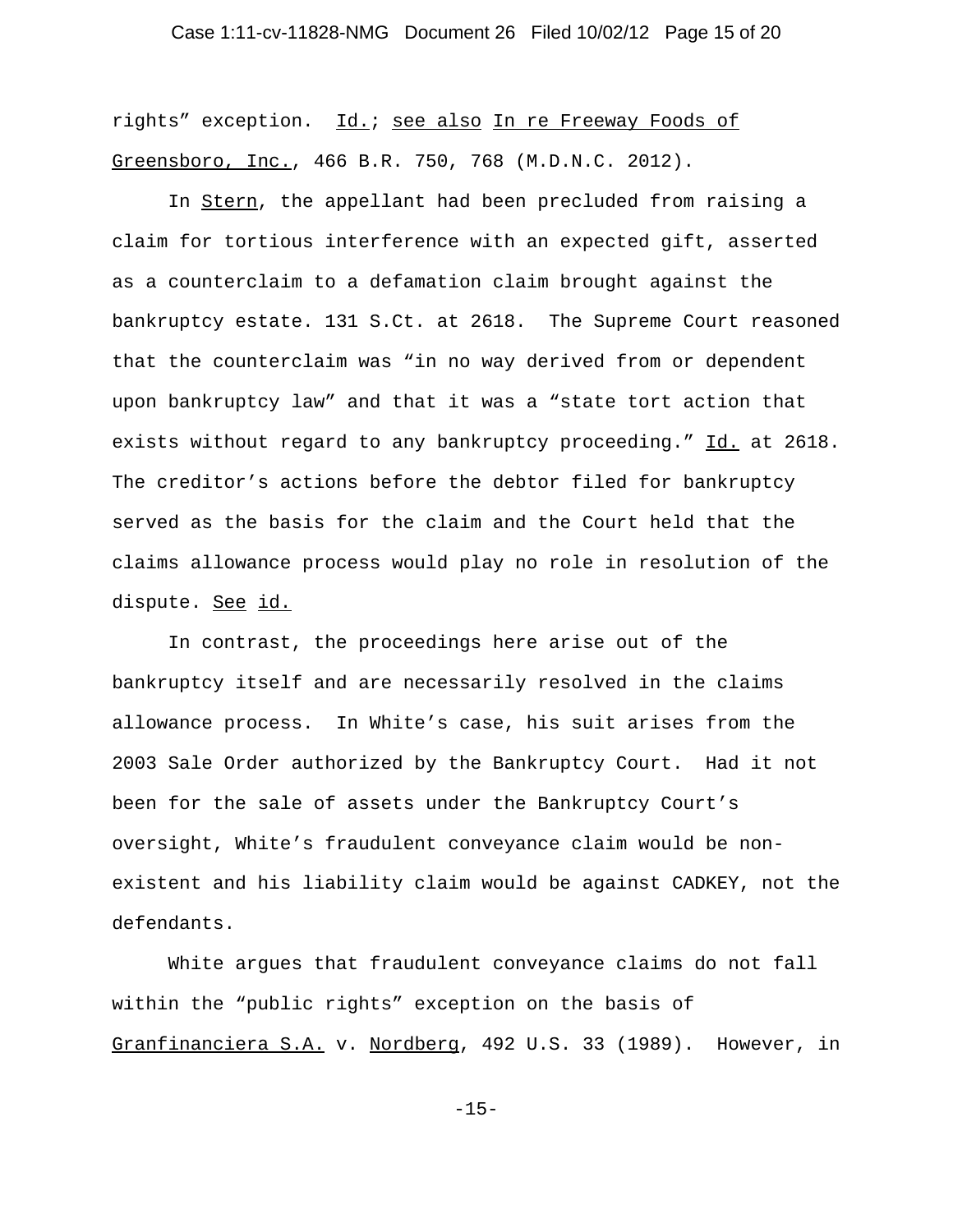### Case 1:11-cv-11828-NMG Document 26 Filed 10/02/12 Page 16 of 20

that case the fraudulent conveyance claim was brought by the bankruptcy estate against a third-party non-claimant and the alleged fraudulent transfer occurred prior to and apart from the bankruptcy petition. See id. at 36. Under those circumstances, the Supreme Court reasoned that, because the appellants had not filed claims against the estate, the fraudulent conveyance action did not arise "as part of the process of allowance and disallowance of claims." Id. at 58. Here, again, White's fraudulent conveyance claim is not exempted because it does not exist outside the bankruptcy proceedings: the fraudulent conveyance alleged is the transaction approved by the Sale Order.

## **D. Was the Bankruptcy Court's Decision on the Merits Sound?**

White appeals from an adversary proceeding in which the Bankruptcy Court dismissed his claim on the ground that he was "once again attempting to re-litigate the validity of the Sale Order" and admitted as much in his response to Kubotek's motion to dismiss. The Court will treat that decision as holding that White's claims were barred as a matter of res judicata.

## **1. Legal Standard**

The prevailing rules of res judicata and collateral estoppel apply to the decisions of bankruptcy courts. F.D.I.C. v. Shearson-American Exp., Inc. 996 F.2d 493, 497 (1st Cir. 1993). Res judicata bars the litigation of a legal issue resolved in an earlier suit if:

-16-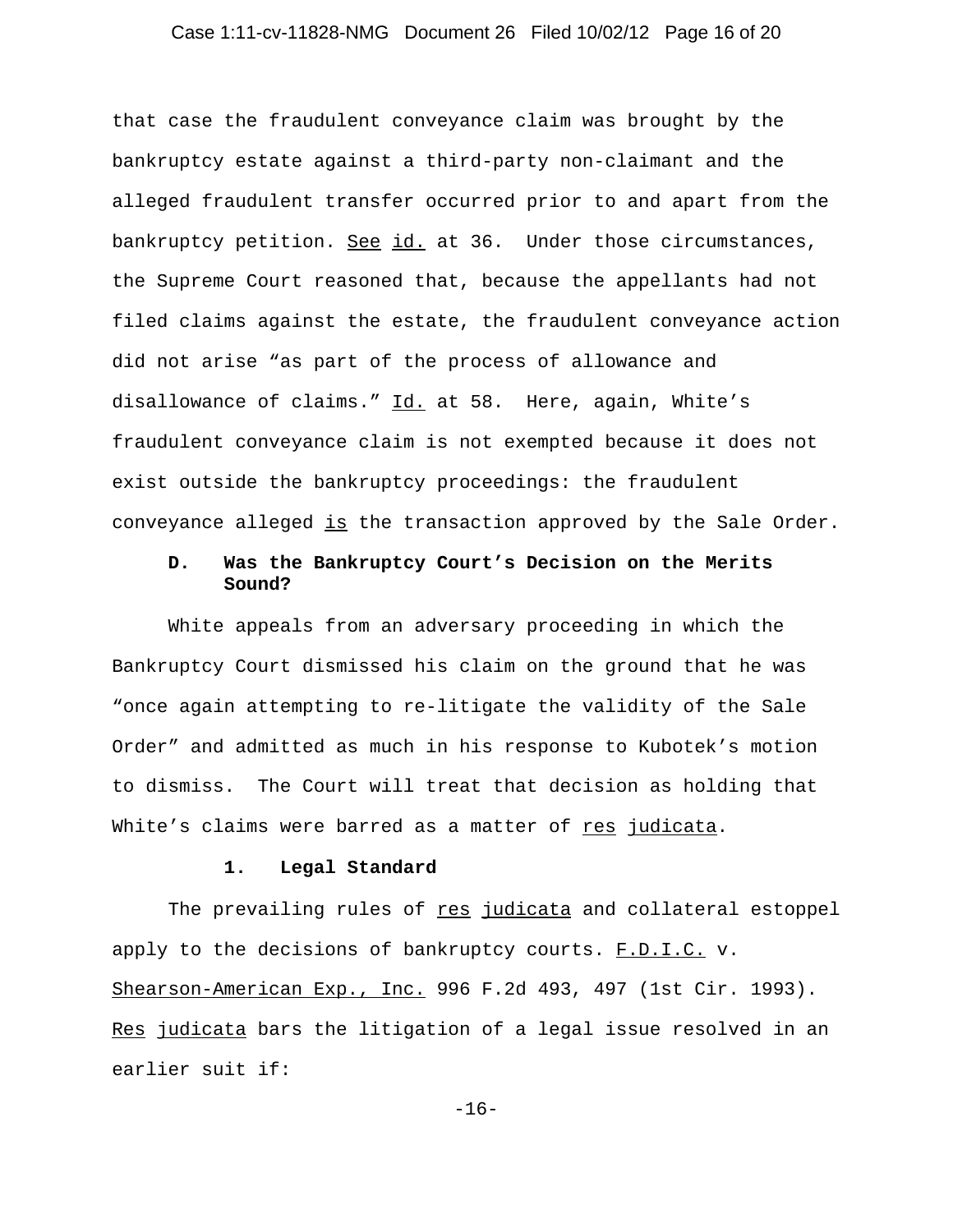1) the earlier suit resulted in a final judgment on the merits, 2) the causes of action asserted in the earlier and later suits are sufficiently identical or related and 3) the parties in the two suits are sufficiently identical or closely related.

Airframe Sys., Inc. v. Raytheon Co., 601 F.3d 9, 14 (1st Cir. 2010). The Bankruptcy Court's approval of the 2003 Sale Order was a valid final judgment. See Shearson-American, 996 F.2d at 498 (finding bankruptcy judgment to be valid final judgment for res judicata analysis). Both White and Kubotek Corporation were parties to the prior proceeding and Kubotek USA is in privity with Kubotek Corporation for the purpose of these proceedings as it is a wholly-owned subsidiary and currently holds the assets that gave rise to White's claim. See id. at 497 (stating res judicata bars "all parties *and their privies*") (emphasis added). Therefore, the principal point of contention here is whether the causes of action asserted in the two suits are "sufficiently identical or related."

In determining whether the second prong of the res judicata doctrine is met, the court must apply a "transactional approach, in which the court considers whether the underlying factual bases for the causes are "related in time, space origin or motivation...." Silva v. City of New Bedford (Silva II), 660 F.3d 76, 79 (1st Cir. 2011) (quoting  $A$ irframe, 601 F.3d at 15). In other words, there is a sufficiently close relationship

-17-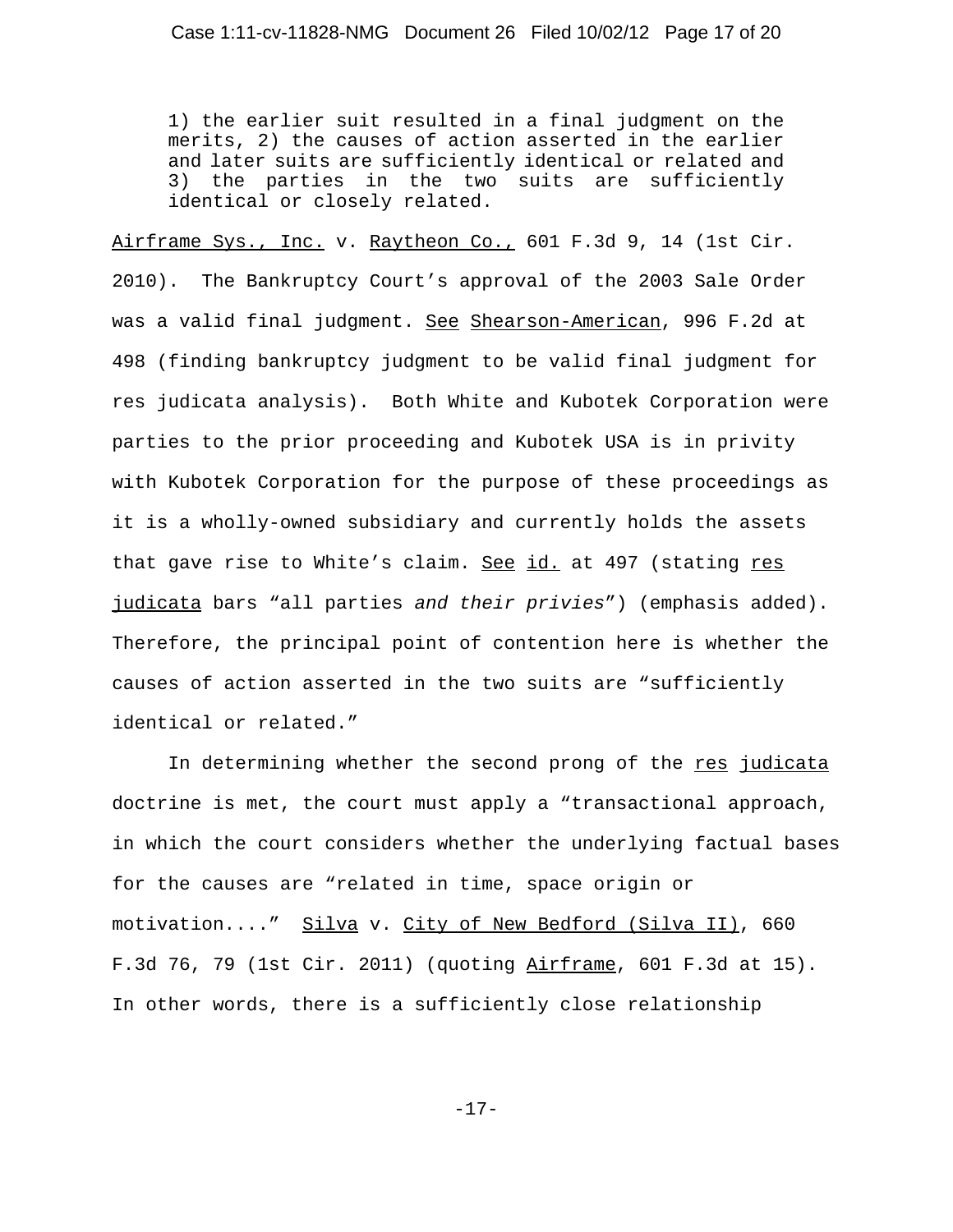### Case 1:11-cv-11828-NMG Document 26 Filed 10/02/12 Page 18 of 20

between the relevant facts in both suits if the claims in both facts "derive from a common nucleus of operative facts." Id.

#### **2. Fraudulent Conveyance**

White's fraudulent conveyance claim arises from the same "nucleus of operative facts" that has been previously litigated. While White claims that his actions pertain to Kubotek's in personam actions independent of the 2003 Sale Order, all of his factual allegations involve Kubotek's actions in the process of procuring the 2003 Sale Order. White principally alleges that the Bankruptcy Court was induced to approve the 2003 Sale Order by Kubotek's failure to provide timely and accurate information regarding its relationship to the bankruptcy estate. This Court has already rejected White's claim that the sale had been conducted "too quickly." In re Cadkey Corp., 317 B.R. 19, 21 (D. Mass. 2004). While White provides additional information regarding Kubotek's actions in the process of gaining bankruptcy court approval of the 2003 Sale Order, White's claim nonetheless revolves around the validity of the transaction. White could have raised the additional factual allegations in his initial opposition to the 2003 Sale Order. He provides no compelling reason for considering those allegations now.

## **3. Successor Liability**

Appellant's successor liability claim demands money damages from Kubotek USA in an amount identical to his proof of claim

-18-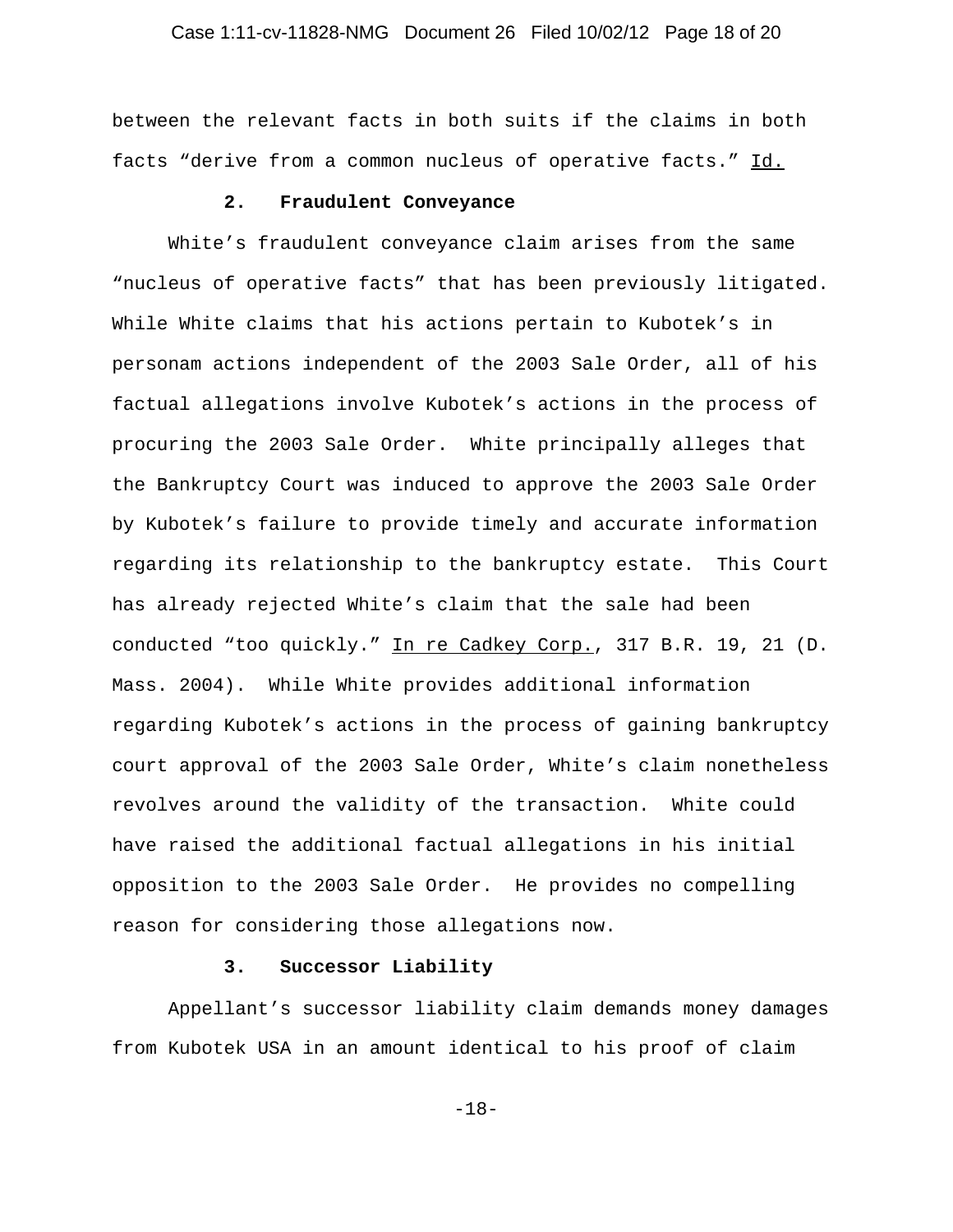### Case 1:11-cv-11828-NMG Document 26 Filed 10/02/12 Page 19 of 20

filed in the original bankruptcy proceeding. This state law claim unambiguously contradicts the 2003 Sale Order which approved and authorized the sale of the disputed assets "free and clear of any and all liens, claims, encumbrances and other interests." It is difficult to perceive how two proceedings could more closely share a "common nucleus" than an order and a subsequent pleading, after a direct appeal, that disputes it. Irrespective of how White describes his claim to those assets, the plain meaning of the Sale Order divested him of any "other interests" in them. White was required to (and did) present any claims to the contrary during the claims resolution process. He cannot now re-litigate the adverse result.

Finally, just as with his fraudulent conveyance claim, the theory underlying White's successor liability claim was previously rejected by this Court. Among other allegations, appellant contends that Kubotek was somehow an "insider" of CADKEY, an argument that this Court rejected in White's original appeal. See In re Cadkey Corp., 317 B.R. at 22.

-19-